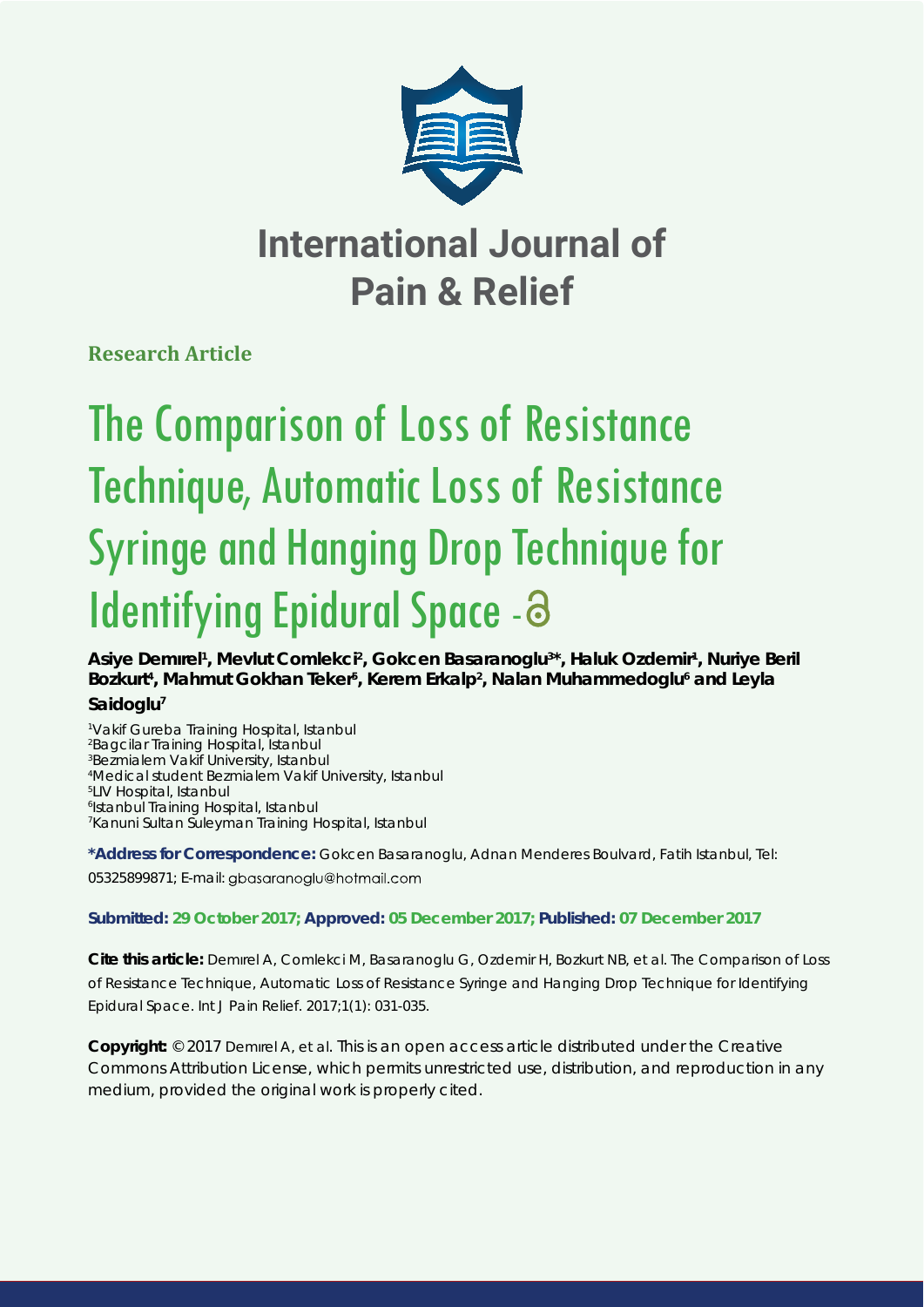## **ABSTRACT**

**Background:** The automatic resistance loss injector technique using for identifying epidural space is a relatively new technique. In this study, we aimed to compare conventional techniques using for identifying epidural space with this new technique

**Methods:** Randomly selected total of 60 ASA physical status I-III patients ranging in age from 18 to 60 who are going to undergo lumbar epidural anesthesia or analgesia, have been applied to study. 20 patiens have been applied resistance loss technique group I, 20 patients have been applied resistance loss technique by automatic resistance loss injector (Epi-jet®)Group II and 20 patients have been applied hanging drop technique Group III. In these patients, access time to epidural space (technical practice time), ordinal number of trial lumbar epidural space was entered at, skin-epidural distance value (cm), whether dural damage occurred, evaluation of the sense of ligamentum flavum in epidural space access, skin-epidural distance values considering body mass index were recorded.

**Results:** In Group II, the rate of epidural space access was found significantly low. ( $p < 0.05$ ). In Group III, rate of epidural space access was found significantly high ( $p < 0.05$ ). The rate of sense of ligamentum flavum belong the patients in Group I, was found low ( $p <$ 0.01). When the groups were compared by epidural space access trials, no significant difference was observed in terms of skin-epidural distance value and dural injury.(*p* > 0.05).

**Conclusions:** The automatic resistance loss injector technique using for identifying epidural space is preferable comparing to conventional methods.

# **INTRODUCTION**

Nowadays, the importance given to regional anesthesia methods is increasing and in our daily practice, regional blocks are applied more frequently. Epidural anesthesia method is preferred in numerous fields of surgery and for patients of all ages for both peroperative anesthesia and postoperative analgesia.

Especially in recent years, the increase in the interest for regional anesthesia, development of regional anesthesia equipments together with widespread use of ultrasound and inurement of new local anesthetics, bring about the improvements in this area.

The success of epidural anesthesia and analgesia is depends on the correct identification of the epidural space and successful placement of epidural catheters [1]. There have been new technological developments in sets (loss of injector and epidural catheter) used in epidural anesthesia practices. For this purpose, automatic resistance loss injectors (EPİ-JET®), optimum constant and low pressure resistance loss device (EPİDRUM®), flexible and soft tip catheters, and catheters having more than one orifices on the catheter tip have been developed.

Two important frequently used methods in establishing epidural space are negative pressure technique (hanging drop) and resistance loss technique.

In this study, we aimed to compare three techniques; classic resistance loss technique by loss of injector, resistance loss technique applied by automatic resistance loss injector and hanging drop technique in terms of superiority and complications for identifying epidural space.

### **MATERIAL AND METHOD**

This study was carried out Anesthesiology and Reanimation Department prospectively after having approval of Vakif Gureba Education and Research Hospital ethics committee. Total of 60 ASA physical status I-III patients ranging in age from 18 to 80 from Urology, General Surgery, Orthopedics and Cardiovascular Surgery Clinics, who were to be applied epidural anesthesia and/ or postoperative epidural analgesia for abdominal surgery, pelvic surgery and lower extremity surgery, were included. The patients were informed about the method to be applied and written informed consent were taken from all patients to be participated in the study. The patients were divided into three groups equally number and randomly (Groups I, II and III). Epidural space was identified by applying resistance loss technique by loss of injector to the patients in Group I ( $n = 20$ ), resistance loss technique by automatic resistance loss injector (Epi-jet<sup>®</sup>) to the patients in Group II ( $n = 20$ ) and hanging drop technique to the patients in Group III ( $n = 20$ ).

In all groups, after the patients were made to sit, L4-5 space were established under sterilized conditions and 2 ml (40 mg) lidocaine 2 % was injected into subcutaneous tissue. After epidural space was entered in all groups and having determined that there was no blood or cerebrospinal fluid flow from the epidural needle, 3 ml 2 % lidocaine was given as a test dose in 15 seconds. Through the Tuohy needle, epidural catheter (Perifix® Standart Epidural Catheter B/Braun) was inserted into epidural space. Catheter was placed cephalically by pushing forward 3 cm in epidural space.

In Group I, by applying resistance loss technique by midline access method, epidural space is entered by loss of injector consisting of 6 ml saline.

In Group II, by applying automatic resistance loss injector (Epi-jet® Automatic Loss Of Resistance Syringe / Egemen, Istanbul, Turkey) of 10 ml consisting of 6 ml saline epidural space is entered by establishing control on the Tuohy needle with both hands.

In Group III, after skin and subsurface skin were passed with Tuohy needle and it was made to push forward to the supraspinous ligament, plunger of the needle was pulled and one drop of saline was inserted on the tip of the needle. Through the midline access, the needle was pushed forward till the ligamentum flavum was felt. After ligamentum flavum was passed, by the effect of negative pressure in epidural space, it was observed that saline drop was absorbed.

2ml radio-opaque substance lohexol (Omnipague/Opakim), was given to the epidural space belong each patient taking part in each 3 groups. The distribution of radio-opaque substance through the epidural space was monitorized by the Opescope 50 N/Shimadzu fluoroscopy device. After catheter determination procedure, the patients were made to lay down in supine position by upholding their heads by 30°.

Some of the patients undergoing abdominal surgery, pelvic and lower extremity surgery operations were given 10 ml = 50 mg 0.5 % Levobupivacaine and 8 ml = 160 mg 2% Lidocaine mixture to their epidural space at the beginning of the operation.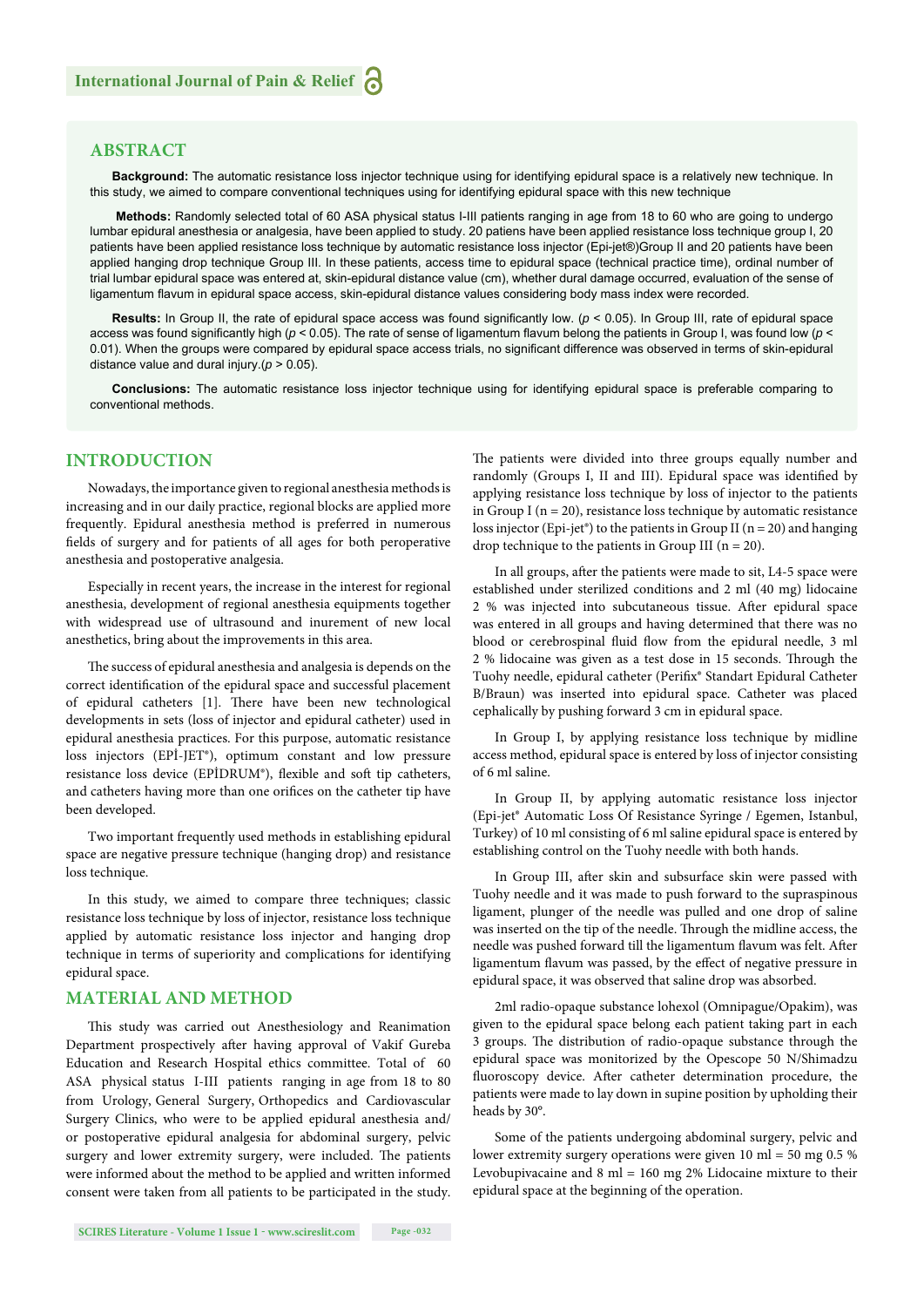# **International Journal of Pain & Relief**

For each patient, technical application time (access time to epidural space), skin-epidural distance values in sitting position, skinepidural distance values according to body mass index, whether dural damage occurred or not, whether the sense of ligamentum flavum existed or not, and the ordinal number of trial lumbar epidural space was entered at were recorded.

In patients who were applied epidural anesthesia, sensorial blockade level was evaluated as dermatome level by pin-prick method and motor blockade was evaluated at 5-minute intervals after epidural injections by 'Bromage Scale' These patients were evaluated for 30 minutes for anesthesia to be settled.

The 30 % decrease of measured basal mean arterial pressure values presurgery and postoperative period, was accepted as hypotension. These patients were given 5 ml/kg additional crystalloid fluid and 5-10 mg intravenous (IV) efedrine. The heart rate dropped down below 50 beat / min was accepted as bradycardia and 0.50 mg atropine was given.

Peroperative hemorrhages were replaced with crystalloid fluids, colloids and blood products so that hematocrit level was maintained not lower than 30 %.

During the first postoperative 48 hours, the patients were observed regarding hypotension, bradycardia, pruritus, headache, respiratory depression, backache, hypoesthesia, paraesthesia, transient neurologic symptoms and cauda equina syndrome. The patients whose catheter was taken 48 hours after the operation, were observed for 5 days regarding headache, meningitis and neurological complications.

SPSS (Statistical Package for Social Sciences) for Windows 15.0 program was used for statistical analysis. While evaluating study data, besides descriptive statistical methods (mean, standard deviation, frequency, percentage), distribution test was applied in order to examine normal distribution. In comparing quantitative data, in the event that there were two groups, independent samples t test was used for comparing parameters having normal distribution between groups, Mann-Whitney U test was used for comparing parameters not having normal distribution between groups. In comparing quantitative data, in the event that there were more than two groups, single direction variance analysis, in determining the group causing distinction, Tukey HSD test was used. Moreover in comparing qualitative data, chi-square test was used. The results were evaluated in confidence interval of 95 %, at the level of significance  $p < 0.05$ .

#### **RESULTS**

This study was applied on total of 60 patients, consisting of 10 women (16,7%) and 50 men (83,3%), ranging in age from 18 to 80.

Demographical features of 60 patients taking part in 3 groups, were shown in table 1.

When such personal characteristics as sex, age, weight, height, ASA score and Body Mass Index (BMI ) of the patients were compared among groups, no significant difference was determined statically (*p*  $> 0.05$ 

In our study; technical practice time (access time to epidural space), skin-epidural distance value, the sense of ligamentum flavum, dural damage and epidural space access trials were evaluated in table 2.

When the groups were compared by dural damage, statistically no significant difference was observed among groups ( $p > 0.05$ ).

| <b>Table 1:</b> The demographic datas distribution by the age. |        |         |           |                 |           |                  |      |       |  |  |  |
|----------------------------------------------------------------|--------|---------|-----------|-----------------|-----------|------------------|------|-------|--|--|--|
|                                                                |        | Group I |           | <b>Group II</b> |           | <b>Group III</b> |      |       |  |  |  |
|                                                                |        | Mean ±  | <b>SD</b> | Mean ±          | <b>SD</b> | Mean ±           | SD   | р     |  |  |  |
| Age                                                            |        | 60.6    | 11.6      | 59.55           | 12.8      | 57.6             | 19.9 | 0.819 |  |  |  |
| Height                                                         |        | 170     | 5.89      | 168.8           | 7.95      | 171.8            | 7.8  | 0.428 |  |  |  |
| Weight                                                         |        | 75.5    | 12.4      | 69.4            | 11.1      | 71.95            | 8.64 | 0.209 |  |  |  |
| <b>BMI</b>                                                     |        | 26.17   | 4.19      | 24.4            | 3.85      | 24.43            | 2.56 | 0.215 |  |  |  |
|                                                                |        | N       | %         | N               | %         | N                | %    |       |  |  |  |
| Gender                                                         | Male   | 18      | 90        | 15              | 75        | 17               | 85   | 0.432 |  |  |  |
|                                                                | Female | 2       | 10        | 5               | 25        | 3                | 15   |       |  |  |  |
| ASA                                                            | ı      | 10      | 50        | 10              | 50        | 11               | 55   |       |  |  |  |
|                                                                | Ш      | 8       | 40        | 8               | 40        | 6                | 30   | 0.950 |  |  |  |
|                                                                | Ш      | 2       | 10        | $\overline{2}$  | 10        | 3                | 15   |       |  |  |  |

No significant differences was determined in demographic characteristics of these three groups. $(p > 0.05)$ .

**Table 2:** Access time to epidural space, skin-epidural distance value, ordinal number of trial lumbar epidural space was entered at, dural damage, the sense of ligamentum flavum

|                                                                                    | Group I         | Group II        | <b>Group III</b>                                      | Р        |
|------------------------------------------------------------------------------------|-----------------|-----------------|-------------------------------------------------------|----------|
| Access time to epidural<br>space (sec) (Mean $\pm$ SD)                             |                 |                 | $53.80 \pm 26.50$ 26.65 $\pm$ 51.13 64.70 $\pm$ 51.94 | $0.028*$ |
| Skin-epidural distance<br>value (cm) (Mean $\pm$ SD)                               | $5.25 \pm 0.88$ | $5.03 \pm 0.81$ | $5.03 \pm 0.60$                                       | 0.574    |
| Ordinal number of trial<br>lumbar epidural space was<br>entered at (Mean $\pm$ SD) | $1.45 \pm 0.60$ | $1.15 \pm 0.37$ | $1.50 \pm 0.69$                                       | 0.119    |
| Dural damage exists(n)                                                             | 0               | 0               | $\overline{2}$                                        | 0.126    |
| The sense of ligamentum<br>flavum exists (n)                                       | 12              | 19              | 18                                                    | 0.008    |

Dural damage was 0 % (0/20) in Group I, 0% (0/20) in Group II and 10 % (2/20) in Group III.

When epidural space is identified, the sense of ligamentum flavum was evaluated in each group. While the sense of ligamentum flavum was positive in 12 (60%) patients in Group I, the sense of ligamentum flavum was positive in 19 (95 %) patients in Group II and 18 (90%) patients in Group III. The rate of the sense of ligamentum flavum belong the patients in Group I was found low  $(p < 0.01)$ .

When the groups were compared by epidural space access trials, average of epidural space access trial was low in Group II; however statistically no significant difference was observed among groups ( $p$  > 0.05). The number of trial was approximately 1.45 in Group I, 1.15 in Group II and 1.50 in Group III. In Group I, 12 (60 %) cases, in Group II 17 (85 %) cases and finally in Group III 12 (60%) cases achieved epidural space access in the first trial.

When the skin-epidural space distance values of the groups are compared with their BMI, a significant relationship was found between them ( $p < 0.05$ ). Considering BMI measurements skinepidural space distance values of the obese people are higher than that of thin people or people have healthy weight. Positive significant relationship of 32.7 % between BMI and skin-epidural space distance values was found ( $p < 0.05$ ). The more BMI values, the more skinepidural space distance values exist.

#### **DISCUSSION**

Automatic resistance loss injector Epi-jet®, is an easy-to-use and practical new injector to define the epidural space. By using resistance loss technique by Epi-jet®, epidural space can be identified. Thus, there is no need to learn a new technique. It is an ideal material for the resident physicians, who are not experienced in epidural anesthesia.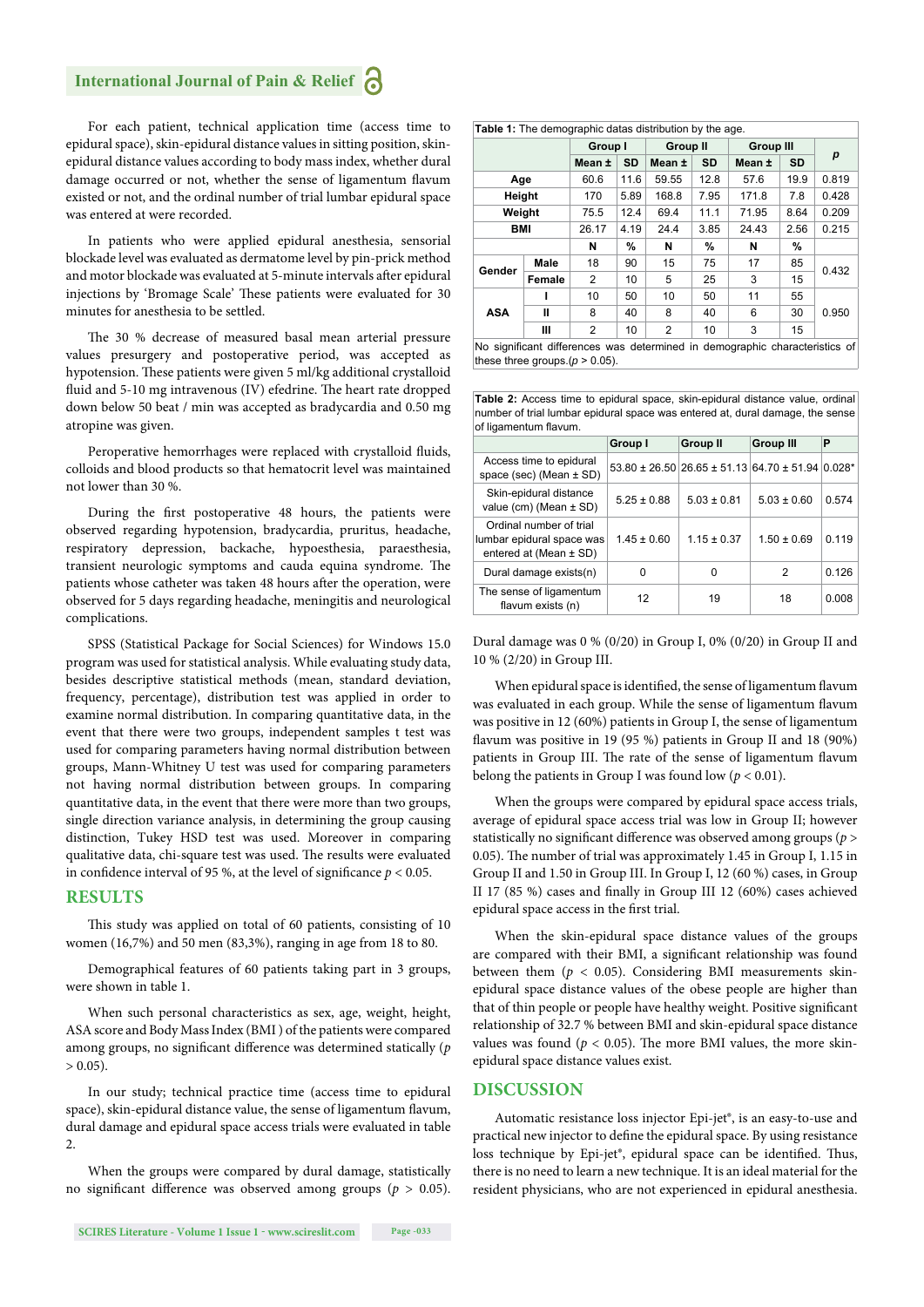As both hands are on the Tuohy needle, while epidural structure is being passed, it makes them feel throughly. In this study we aspired to indicate advantage and superiority of Epi-jet®. However as the studies, carried out by Epi-jet® are not sufficient, we think that more clinical studies should be carried out. The studies performed at adult population reveals that the method was a practicable alternative [2].

In our study we found that in Group I technical practice time (access time to epidural space) is approximately  $53.80 \pm 26.50$  sec, in Group II it is  $26.65 \pm 51.13$  sec and in Group III it is  $64.70 \pm 51.94$  sec. In Group II, the rate of epidural space access was found significantly low. (*p* < 0.05). In Group III, rate of epidural space access was found significantly high ( $p < 0.05$ ).

The reason why this time was found high in Group III, could be that operator was inexperienced on this technique.

Likewise, Habib, et al. found the access time to epidural space  $27 \pm 35$  seconds by using resistance loss technique by automatic resistance loss injector in their study and they found the access time to to epidural space  $42 \pm 23$  sec by using resistance loss technique by glass injector [2]. Our findings are similar. Habib et al. noticed that residents could define epidural space in a shorter time by using resistance loss injector compared to glass injector.

The distance between the skin and epidural space is approximately 4- 6 cm. This distance can be vary to 3 cm in thin people and to 8 cm in fat people [3].

Riley and Carvalho recorded skin-epidural distance values in their study carried on 30 pregnant women who wanted to take epidural anesthesia. They found skin-epidural distance value  $5 \pm 1$ cm in this study [4].

Habib et al recorded skin-epidural values on 325 pregnant women to be applied epidural analgesia for birth. In both groups, by using resistance loss technique by both automatic resistance loss injector and glass injector, they found skin-epidural distance value 6 ± 1 cm [2].

Hoffmann et al. recorded skin-epidural distance values on 40 patients by using resistance loss and hanging drop technique in their study. They found skin-epidural distance value approximately 5.4 cm by resistance loss technique and approximately 5.4 cm by using hanging drop technique [5].

In our study, in Group I, we found skin-epidural distance value approximately 5.25 cm and in Group II and III approximately 5.03 cm. Skin-epidural distance values were a little high in Group I; however no statistical significant difference was determined among 3 groups (*p* > 0.05). As the distribution of height and weight among three groups is not equal, skin-epidural distance value can be high in Group I.

Accidental dural perforation and total spinal blockade are complications which occur when required conditions are not complied with. There is a relationship between the experience of the anesthesiologist and dura perforation. The more the experience, the less dural perforation incidence occurs [6]. It is an incidence that can occur during locating the needle in epidural space. Habib et al. found dural mater perforation 0 % by using automatic p resistance loss injector in their study of 168 cases, and found dura mater perforation 2.54 % (4 in 157 patients) by using glass injector in their study of 157 cases. Although dural perforation is never experienced with automatic resistance loss injector, in this study no significant difference was determined statically regarding dural perforation.

It is put forward that dural puncture incidence decreases when resistance loss technique is used together with normal saline and when constant pressure is exerted on the plunger [7,8]. Through this technique, when epidural space is found, the needle being pushing forward should be stopped and as soon as pressurized saline enter the epidural space since it pushes dura away from tip of the needle [9] .While the needle is being pushed forward at intervals, there is a risk; as transition can be seen in subarachnoid even at short intervals. In this study, the tendency that there is less dural puncture by automatic resistance loss injector is the result of the fact that while making the needle push forward, the operator can exert constant pressure by a new injector. Riley and Carvalho, found dura perforation 0 % in 30 patients applied resistance loss technique by automatic resistance loss injector and indicated that automatic resistance loss injector (spring injector) is less related with dura perforation compared to standard pressure loss injector . However, they also indicated that it was difficult to say that; because dural damage had low incidence and more patients were required for this study to have sufficient effect [4].

In our study, no dural damage occured in Group I and Group II. In Group III, 10 % of the patients suffered from dural damage with Tuohy needle; however between groups there was no statistically significant difference ( $p > 0.05$ ). The reason why the number of the dural perforation was considerable is that, operator had not apply hanging drop technique before.

Postdural puncture headache, is a common complication of neuroaxial techniques. It has 3 % incidence. Frequently, teenagers, women and pregnant women suffer from it. It occurs within 15-48 hours after dural puncture and generally 72 % regresses within 7 days  $[10]$ .

Two patients whose duras had been punctured during hanging drop technique were kept under observation postoperatively for 48 hours and they did not suffer from headache.

Some studies indicated that dural puncture risk triples in people whose skin-epidural distance value are lower than 4 cm [11]. Hoffmann, et al. indicated that lumbar epidural space could be applied successfully by both hanging drop and resistance loss technique; however when compared with hanging drop, dural damage was less than that of resistance loss technique [5]. In our study we attributed the fact that there was more dural damage by hanging drop technique to the inexpertness of the operator.

In our study, we recorded that whether we felt ligamentum flavum or not through each 3 technique. While the sense of ligamentum flavum was positive in 12 (60%) patients in Group I; it was positive in 19 (95%) patients in Group II and in 18 (90 %) patients in Group III.

In Group I, the rate of the sense of ligamentum flavum was statistically low ( $p < 0.01$ ). This may be regarded to operators ability to use both hands while using epidural needle. It helps resident physcians who will apply epidural anesthesia for the first time to seize and feel the structures to be passed while entering epidural space.

When automatic resistance loss injector is attached to Tuohy needle, tip of the needle is of subcutaneous tissue; as subcutaneous tissue causes least resistance, false resistance loss can occur. So that, in order to prevent false resistance loss, manufacturer suggests that before locating spring injector, tip of the needle should be made to push forward to the interspinous ligament [2]. In this regard, the